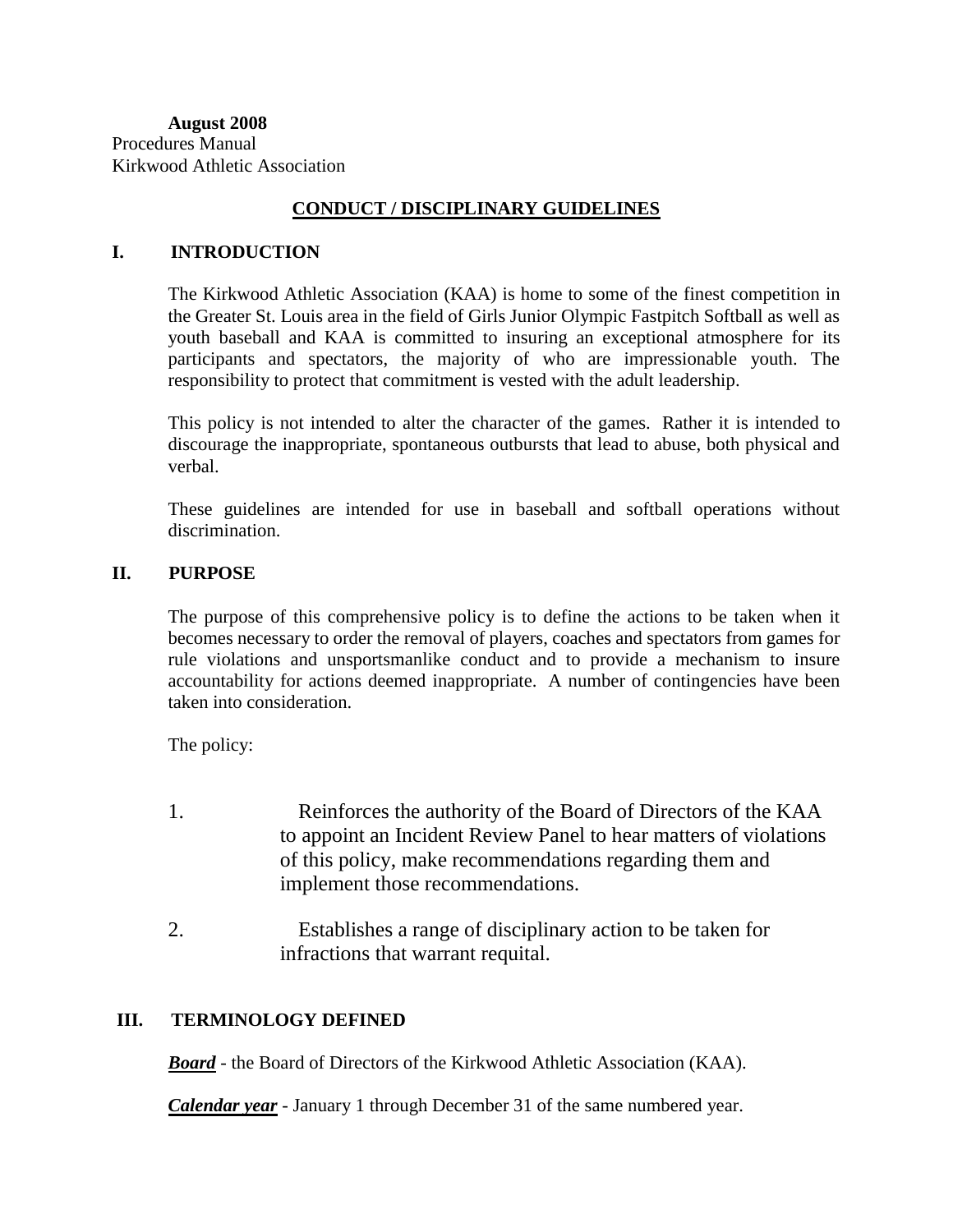*Coaches* - those persons whose function it is to instruct and train the players and direct the team strategy.

*Disreputable conduct* - Any conduct which brings discredit to the reputation, good order and welfare of the Kirkwood Athletic Association, its members and its mission to provide a wholesome atmosphere for youth recreational activity. In this instance an explicit accounting will need to be entered into the "Summary of Incident" area on the Conduct Policy Documentation Form.

 *Disqualification* - in Amateur Softball Association (ASA) rules, a "disqualified" player is one who is removed from a game for a procedural violation. While this is frequently referred to as "ejection" it is not and should not be treated as such for purposes of this policy. If a disqualified player is later "ejected" for participating in the game after disqualification, that matter would not be considered as ejection as it relates to this procedure. A disqualified player can serve as a coach after disqualification. In the event they subsequently violate a rule allowing for ejection, i.e. unsportsmanlike conduct, they will be dealt with in the manner prescribed.

Disqualification for alcoholic beverage and tobacco products consumption in game and warm-up areas is dealt with in the manner prescribed in those sub-sections of this policy.

*Ejection* - the removal of a player or coach from the game by the umpire, generally for an act of injurious or unsportsmanlike conduct. Ejections are over and above any future disciplinary actions as the result of an incident. Ejection from a game is viewed as corrective action needed at that time to defuse an incident.

 A player or coach who has been ejected from the game is restricted to the bench area unless the act is determined to be flagrant. If the act is flagrant, the player or coach must leave the grounds. Ejections are typically the result of either of two types of violations:

- 1. *Unsportsmanlike conduct* by a player or coach to a degree that the penalty is determined by the umpire to be ejection. Examples of conduct, which could be construed by an umpire to be unsportsmanlike, include but are not limited to:
	- a. Unbecoming / disruptive conduct.
	- b. Disorderly, abusive, profane or inappropriate language.
	- c. Improper physical contact by a player or coach with:
		- 1. An official
		- 2. Another player (whether opponent or teammate)
		- 3. Another coach (whether opponent or teammate)
		- 4. A spectator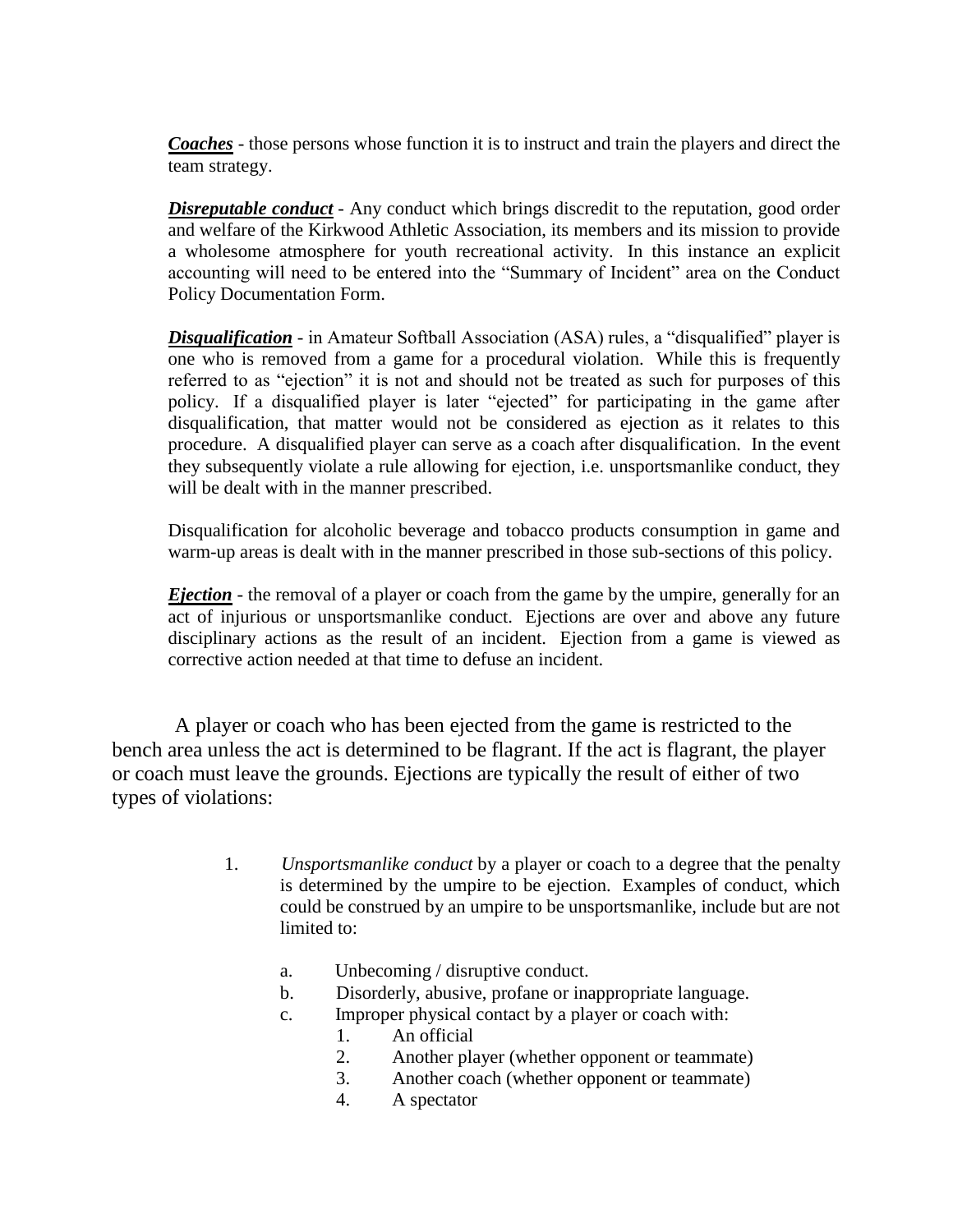- d. Unreasonable and continuous disputing of an umpire's ruling whether judgmental or involving the application of a rule.
- 2. *Violation of a playing rule* by a player or coach and for which ejection is the predetermined penalty. **There will be no review or convening of an Incident Review Panel for ejections stemming from rule violations not resulting in or a consequence of unsportsmanlike conduct.**

 Ejections will subject the violator to immediate suspensions contingent on the facts of the case.

*Guest Team* - A "guest team" can fall into one of two categories:

- 1. Is registered within the KAA program but is at the facility competing in a tournament or other contest sponsored outside the governing scope of the KAA. (Metros, Regionals, Nationals, High School, USSSA, etc.)
- 2. A team not registered within the KAA but is at the facility either in a KAA sponsored tournament or for other reason.

*Official* - an umpire or other person in a position of authority, to include Board Members, who are empowered to act and make decisions within their purview on behalf of the KAA.

*Participant* - any player, coach or official.

**Physical Contact** - For the purposes of this policy "physical contact" is described as any unsolicited, intimidating or otherwise improper physical contact however slight between individuals, to include coaches and umpires, outside of that which can reasonably be expected from sportsmanlike competition. It does not include contact between two players during routine play of the game. **Example**: An aggressive slide or the failure to do so, or two players who collide during the playing of the game would not constitute improper physical contact. However, if the incident is flagrant and unquestionably meant to instigate an altercation or is the result of an ongoing dispute, it **could** be construed as a violation under this policy.

In situations involving physical contact violations, those matters will need to be expeditiously brought to the attention of the President of the Board **and** the Disciplinary Committee Chairperson and in no case beyond the following day. In the event of the absence of the Board President, the next person in the directorate line of succession will be contacted. In the absence of the Disciplinary Committee Chairperson, guidance from the President of the Board will prevail.

*Players* - those persons who are actively participating in the fundamental execution of the game.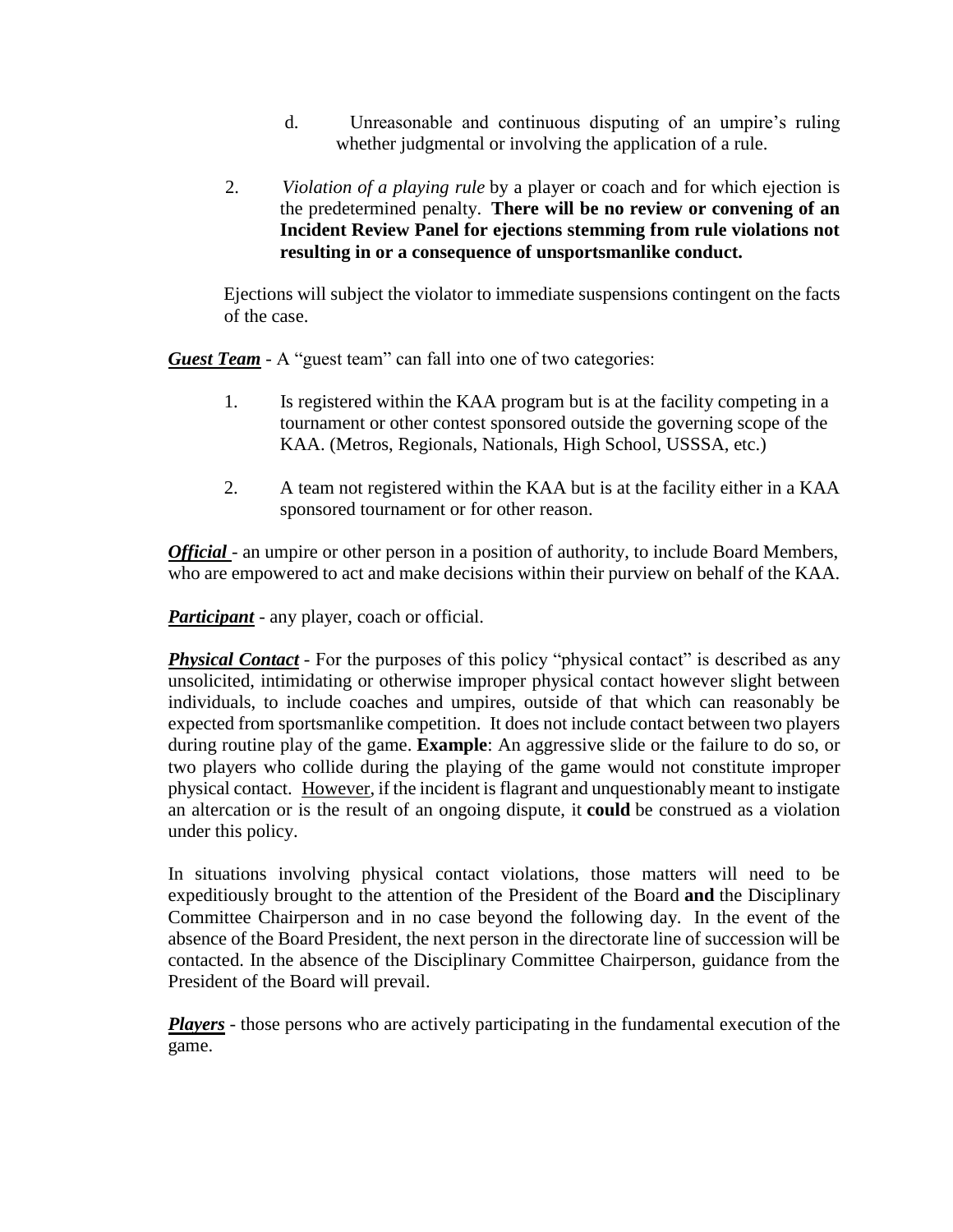*Profane language* – Any language that, in the opinion of the game official, is offensive. The officials are the sole interpreters of its inappropriateness. No other opinions are welcomed.

 *Season* - There are two playing seasons:

1. Spring/Summer 2. Fall

*Spectators* **-** are not considered participants of the game and are there merely to observe, encourage and support the team of their choice. All persons at the facility who are not classified as participants will be considered "spectators" for purposes of this policy.

**Suspension** - Suspension is the temporary removal of a person from participation.

## **IV. CONCEPT OF POLICY**

The KAA provides league and tournament competition for teams registered within the Association. At times there are tournaments and competitions wherein KAA teams as well as teams not registered within the KAA are invited to play at the park facility. The procedures to deal with improper conduct situations involving visiting (guest) teams and the KAA teams are herein defined.

Additionally, the evaluation of incidents and the administration of discipline during a short duration tournament demand a manner of review distinct from that of league play. Similarly this policy will address that issue. There are situations during which the KAA facility is used to accommodate a tournament or series of games and for which KAA only provides its fields but uses none of its officials. While the likelihood for an incident falling under that scenario is remote, it is nonetheless provided for.

## **Umpire Responsibilities**

In view of the fact a more comprehensive accountability system is levied on participants and spectators, it will be incumbent upon the umpires to insure fair and equitable treatment of all participants.

## **V. DISCIPLINARY PROCEDURE**

The Disciplinary Committee will be presided by a Disciplinary Committee Chairperson. They will insure that all procedures are followed in the administration of discipline for matters falling within the purview of the committee. Because all members of the KAA Board of Directors are volunteers, matters brought to the attention of the Disciplinary Committee will be acted upon in a prudent, reasonable and timely manner however no predetermined time limits will be established for deliberation or determination.

The Disciplinary Committee Chairperson will: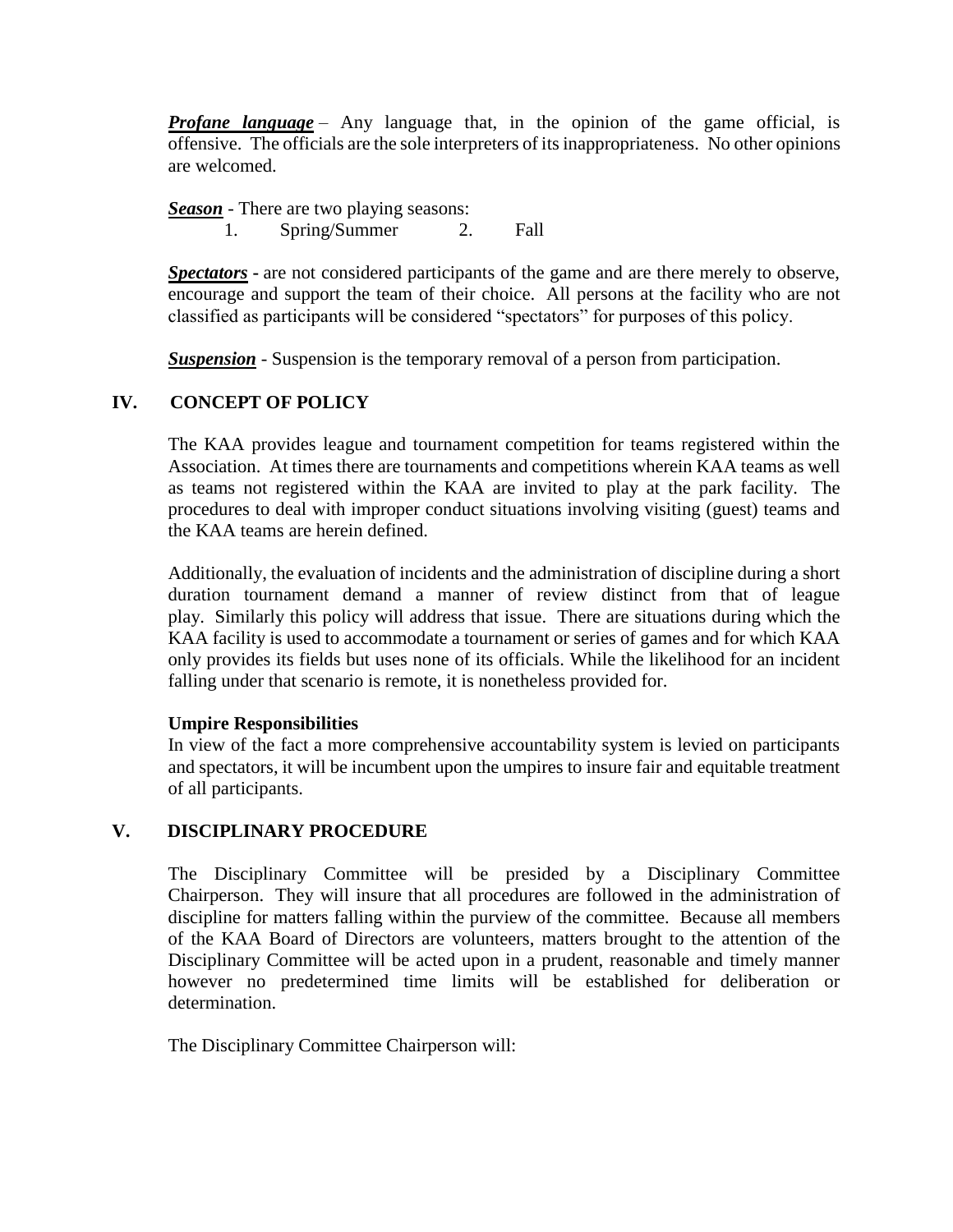- a. Determine whether or not to form an Incident Review Panel to evaluate the merits of an occurrence.
- b. Have the authority to make determinations of discipline for Unsportsmanlike Conduct violations not exceeding 2 games suspension without the formation of an Incident Review Panel. These matters will be determined in consultation with the President of the Board.
- c. Will convene an Incident Review Panel for all matters stemming from an Improper Physical Contact violation unless mitigating factors are fairly obvious.

## **1. Kirkwood Registered Teams**

#### **Incident Review Panel**

To deal with infractions within the KAA family of teams, an *Incident Review Panel* will be formed to examine matters referred to it by the Disciplinary Committee Chairperson. Not all matters brought to the attention of the Disciplinary Committee Chairperson will require a review by the Incident Review Panel. The decision whether or not to form an Incident Review Panel will be by the Disciplinary Committee Chairperson. The Panel will serve at the pleasure of the President of the Board. It will comprise members of the Board as follows:

Baseball issues:

- 1. Disciplinary Committee Chairperson.
- 2. The Baseball Supervisor.
- 3. A member of the Board from the baseball division.
- 4. KAA umpire-in-chief.

Softball issues:

- 1. Disciplinary Committee Chairperson.
- 2. The Softball Supervisor.
- 3. A member of the Board from the softball division.
- 4. KAA umpire-in-chief.

If extenuating circumstances are present, the President of the Board of Directors may substitute another Board member for any of the Incident Review Panel members as deemed appropriate. A simple majority of votes is needed to resolve an issue. No "abstention" or "undecided" votes will be permitted.

Under no circumstances will any member of an Incident Review Panel hear an issue brought before it that presents a personal conflict with any person sharing involvement in the incident. It is incumbent on the person first realizing the conflict to bring it to the attention of the President of the Board or the Disciplinary Committee Chairperson.

#### **Disciplinary Hearings**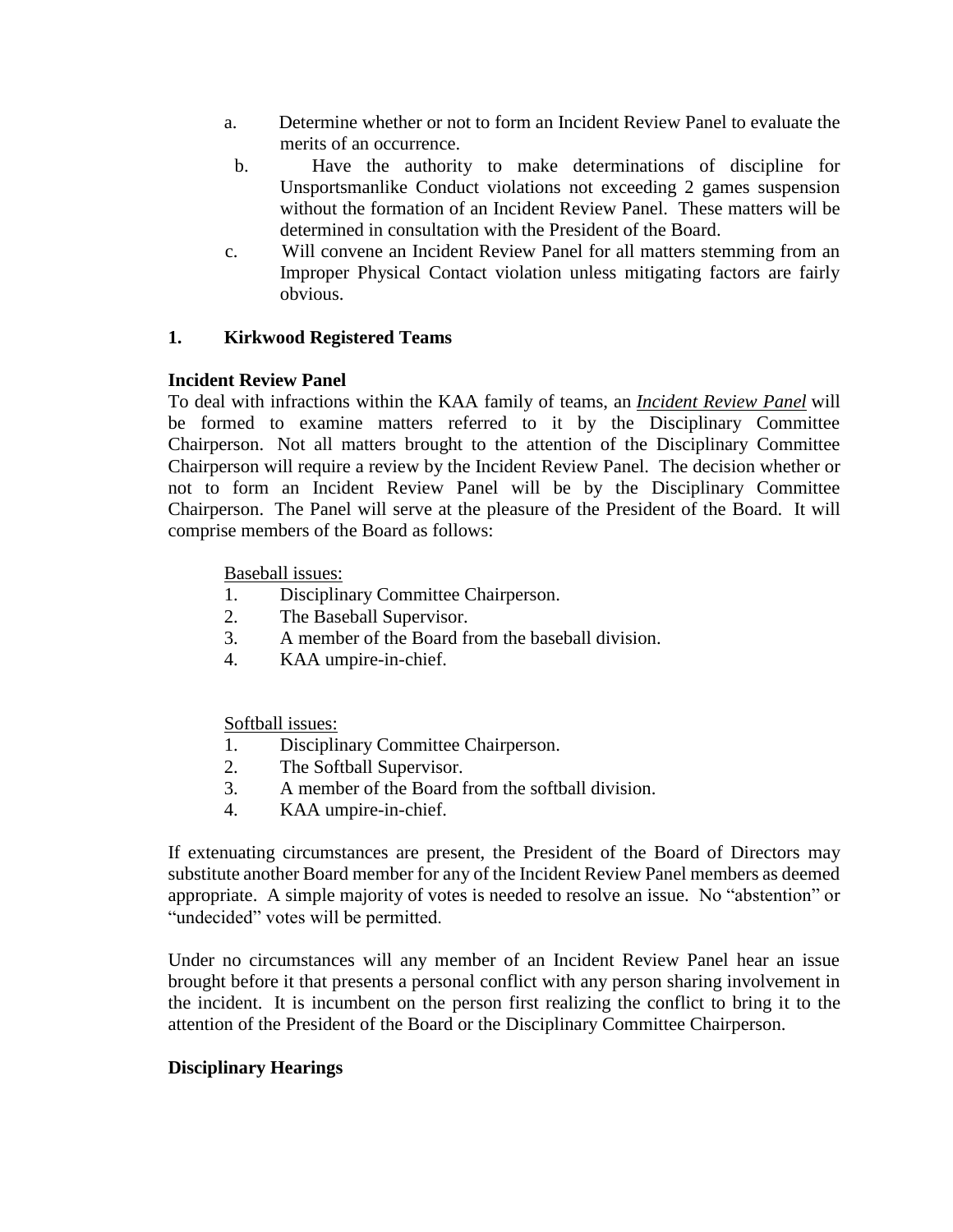Within a reasonable period of time following an incident requiring review by the Incident Review Panel, they will be appointed and convene to determine the course of action regarding the issue brought before it. Results of all hearings will be forwarded to the President of the Board.

#### **Adjudication**

The Incident Review Panel will adjudicate the issue and a written determination will be sent to the violator's last known address of record. An alternate method of notification can be used on a case-by-case basis.

#### **Implementation**

 In no case will the execution of the ruling be delayed without the express approval of the President of the Board. In case of inclement weather or other factors causing a suspension to be modified (rain-outs, schedule changes, etc.) those modifications will be made and the violator notified in a manner consistent with the efficient execution of this process. Games rained out or otherwise postponed will not be credited to a suspension. Any games forfeited **to** a team that has a player, coach or manager serving a suspension will constitute credit to a suspension. Any games forfeited **by** a team, which has a player, coach, or manager serving a suspension will not constitute credit to that suspension.

#### **Request for Hearing Review**

Any request for a hearing review must be in writing and sent to the attention of the President of the Board of Directors at the office of the Kirkwood Athletic Association. Reviews will be at the pleasure of the President of the Board.

#### **Alternative Methods of Discipline**

From time to time alternative methods of discipline may be submitted by the Incident Review Panel to the President of the Board for consideration.

#### **Multiple Violations**

There could be instances wherein an incident results in more than one violation requiring ejection or matter brought before the Board. In those cases the penalties will run "consecutive" meaning that the number of games of suspension will be combined to present a total. In these cases it might be more prudent to consolidate the charges if a Provisional or Permanent Removal are options. In that case the more stringent penalty would be invoked.

## **2. Guest Teams**

Disciplinary mandates require expeditious implementation and uniformity. At the same time it will be necessary to deal with "guest team" situations in a distinct but consistent manner. In cases needing immediate review and action by an Incident Review Panel and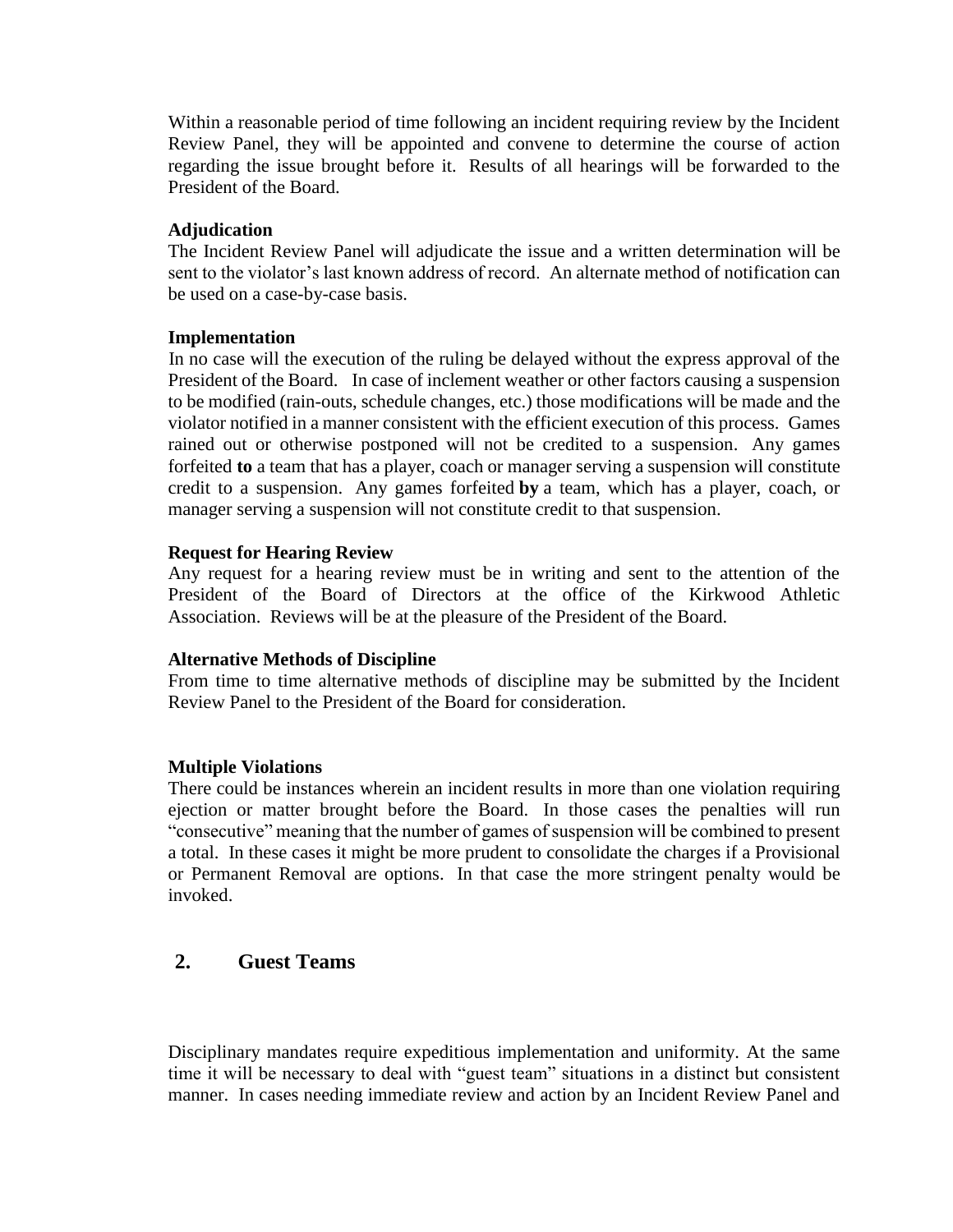the violator's participation is of short duration (out-of-town team playing in a KAAsponsored weekend tournament) the Tournament Director will direct that the Umpire-In-Chief of the sport being played and two Board Members review the matter and offer an immediate resolution consistent with the discipline ranges of this policy.

## **VI. DISCIPLINARY CATEGORIES**

Because not all incidents will be identical, whether by resultant injury or by the nature of the aggravating circumstances, ranges of discipline have been established to take those instances into account. It is expected that the adult leadership (managers/coaches) of teams should be held to a higher standard than their players. For that reason disciplinary judgments are more severe for those individuals.

Attached to this document is a schedule of disciplinary ranges for each of two realms of misconduct; *Unsportsmanlike Conduct* and *Improper Physical Contact*.

In determining the range of disciplinary action, all facts, including but not limited to the following, will be considered:

- 1. The details of the incident
- 2. The age of the officials if applicable
- 3. The severity of any injury
- 4. Provocation by one party of another
- 5. Defense of oneself
- 6. Inflammation of onlookers

Disciplinary action is premised on occurrences within a 365-day period beginning with the date of the first reported offense and will continue from one calendar year into another. The number of occurrences determining the severity of disciplinary action will be predicated on the date of the last offense. Offenses occurring outside that realm (more than three instances within a 365-day period) will be remedied by a determination of the Incident Review Panel on a case-by-case basis.

In the order of severity the following are the determinations that will typically be reached when resolving each incident:

**Excused** - The facts presented indicate that the incident did occur but there is a logical basis for it. The Conduct Policy Documentation Form will be noted and placed in the file. No further action taken.

 **Filed** - If the incident was relatively minor and no other circumstances exist requiring a more rigid penalty, the matter and findings will be **filed**. No further action needed.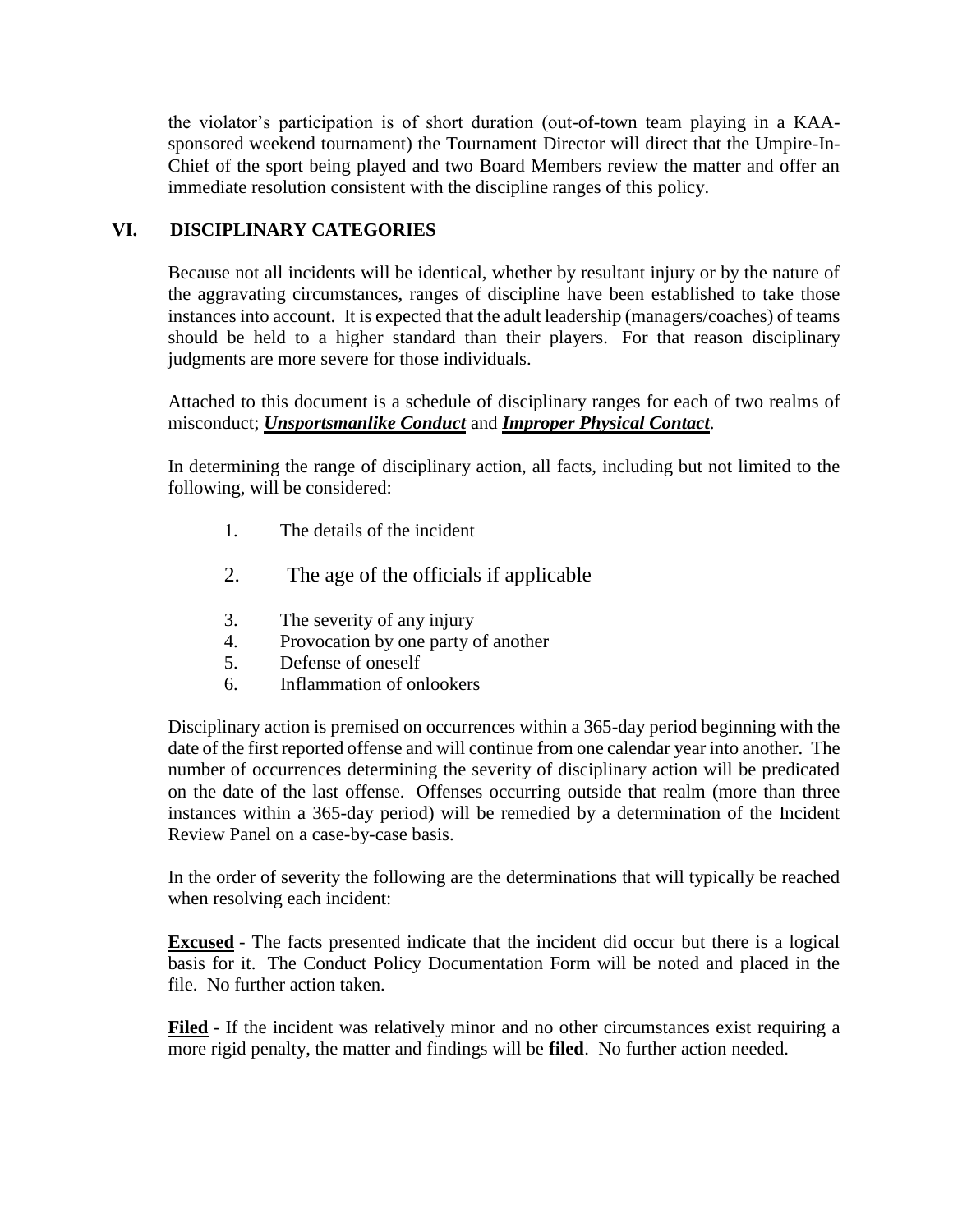**Letter of Reprimand** – If the incident is of a fairly significant or recurring nature, the violator will be furnished with written notification that the matter was reviewed and future infractions will be dealt with in a more severe manner. Letters will be mailed to the last known address of record. In cases where the Incident Review Panel rules that a Letter of Reprimand will deal with the infraction, those matters will not require a review by the Board President. A copy of any letter regarding an incident involving a player will be sent to the manager of that team.

 **Suspension** - If the incident is of a significant and/or recurring nature, the violator (individual or team) may be suspended. During the period of the suspension managers, coaches and players suspended will not be allowed on the premises of the park on the dates their team is scheduled for play. (See "**NOTE"** below) Violating an order of suspension will result in the forfeiture of all games participated in by the violating individual and the immediate and permanent removal of that individual from the KAA program.

Suspensions will range from one game to 15 games depending on the infraction. Prior to execution, recommendations for suspension will be subject to review by the President of the Board at his/her discretion. Suspensions handed down at the conclusion of a season will be carried into the start of the following season whether that season is in the Fall or the Spring. Suspensions of beyond fifteen games duration will be within the Provisional Removal category.

**NOTE:** If a team is scheduled to play games beyond the suspension number on the suspension date, i.e. playing a doubleheader or in a multi-game tournament and the suspension is for only one game, the manager, coach or player suspended will be allowed onto the premises but not sooner than the conclusion of the game(s) satisfying the suspension period.

**Provisional Removal From the KAA Program** - If the incident is serious or so unreasonably recurrent that a more stringent penalty needs to be assessed, the violator (individual or team) will be provisionally removed from the program. The period of time will range from 16 games to not less than twelve consecutive months. It will mandate an automatic review and concurrence by the President of the Board.

**Permanent Removal From the KAA Program** - Permanent removal will occur when the incident was so abhorrent or disreputable that the only prudent determination is to terminate the violator (individual or team) from the program. The most severe form of discipline, it will mandate an automatic review and concurrence by the President of the Board.

Violators (individual or team) receiving a Permanent Removal determination can petition the Board of Directors for reinstatement consideration at the conclusion of the calendar year in which the incident occurs. A letter requesting reinstatement and postmarked after December 31 of that year must be mailed to the KAA. The correspondence must indicate good cause why the previous determination of the Incident Review Panel and the approval of the Board President should be reconsidered and set aside.

## **VII. UNIQUE SITUATIONS**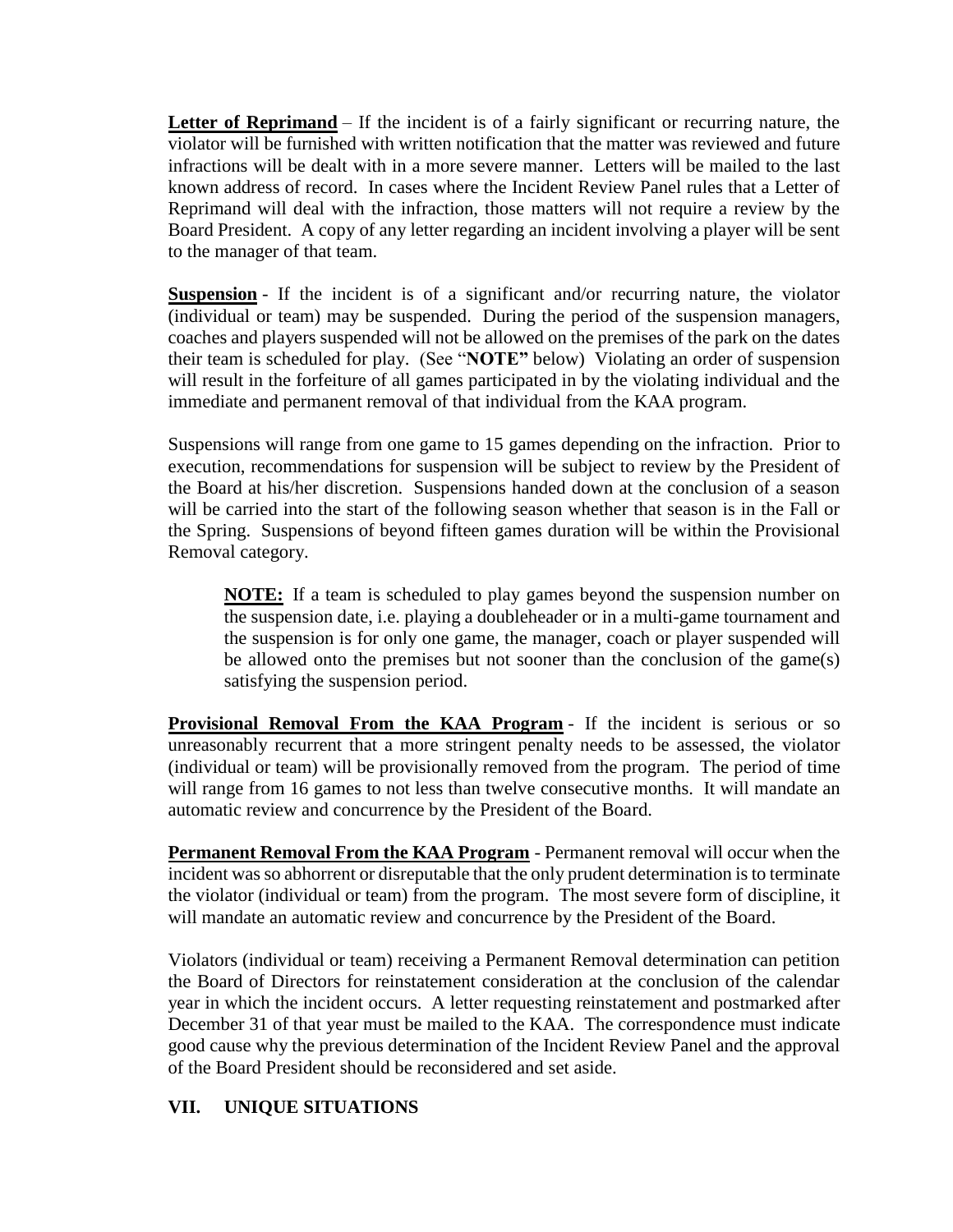**Alcoholic beverage consumption** - An Official of the KAA when confronted by a manager, coach or player who, in the opinion of that official, has consumed an alcoholic beverage and in the opinion of the official it MAY be a factor in the dispute, can refuse to discuss the issue with them and insist that they remove themselves from the field of play without having to eject them. If the matter escalates and it becomes necessary for an ejection, then that course of action should be taken.

If a manager, coach, or other team assistant is observed consuming any alcoholic beverages in any team area during their team's game, that individual will be "disqualified" by the umpire from further involvement in that game. This is not considered an ejection but will prohibit the individual involved from further participation in the game. They will not be allowed in the dugout, warm-up area or on the field of play for the remainder of that game. They will be restricted to the spectator area. "Team area" is defined as practice and warm-up areas, dugouts and the field of play. Failure to honor this disqualification will result in ejection after which the procedures of this policy will then be enforced.

 **ASA Umpires** - During softball league play and in some softball tournaments sponsored by the KAA, umpires are acquired by KAA through the local ASA office. In those instances the officials are considered as KAA personnel and a KAA Incident Review Panel will review all infractions during these contests. A report of disciplinary findings will be forwarded to the local office of the ASA to be used at their discretion.

**Banned Individuals** - From time to time it will be necessary to advise certain individuals that, for a variety of reasons, they are no longer welcome at the KAA facility and their presence equates to "trespassing." If any of these individuals are subsequently encountered on the KAA property, they will be instructed to leave the park **immediately**. The matter is not subject to negotiation. If they refuse, the Board Member on Duty will be contacted and reinforce the decision that they leave. If they again refuse, the proper law enforcement authorities will be summoned. **Under no circumstance will any official of the KAA initiate a physical confrontation with one of these individuals for the sole purpose of having them leave the premises.** Persons banned from the facility may petition the Board of Directors in writing to reconsider the order of preclusion. Until the order is rescinded, they are considered as prohibited from entry onto the facility.

 **Complaint Procedure** - Only signed letters of complaint from persons outside of the Board of Directors regarding a manager, coach, player or official will be considered by the Board.

**Forfeiture of the game** - If any participant or spectator physically attacks an umpire, or if there is any improper physical contact with an umpire that, in the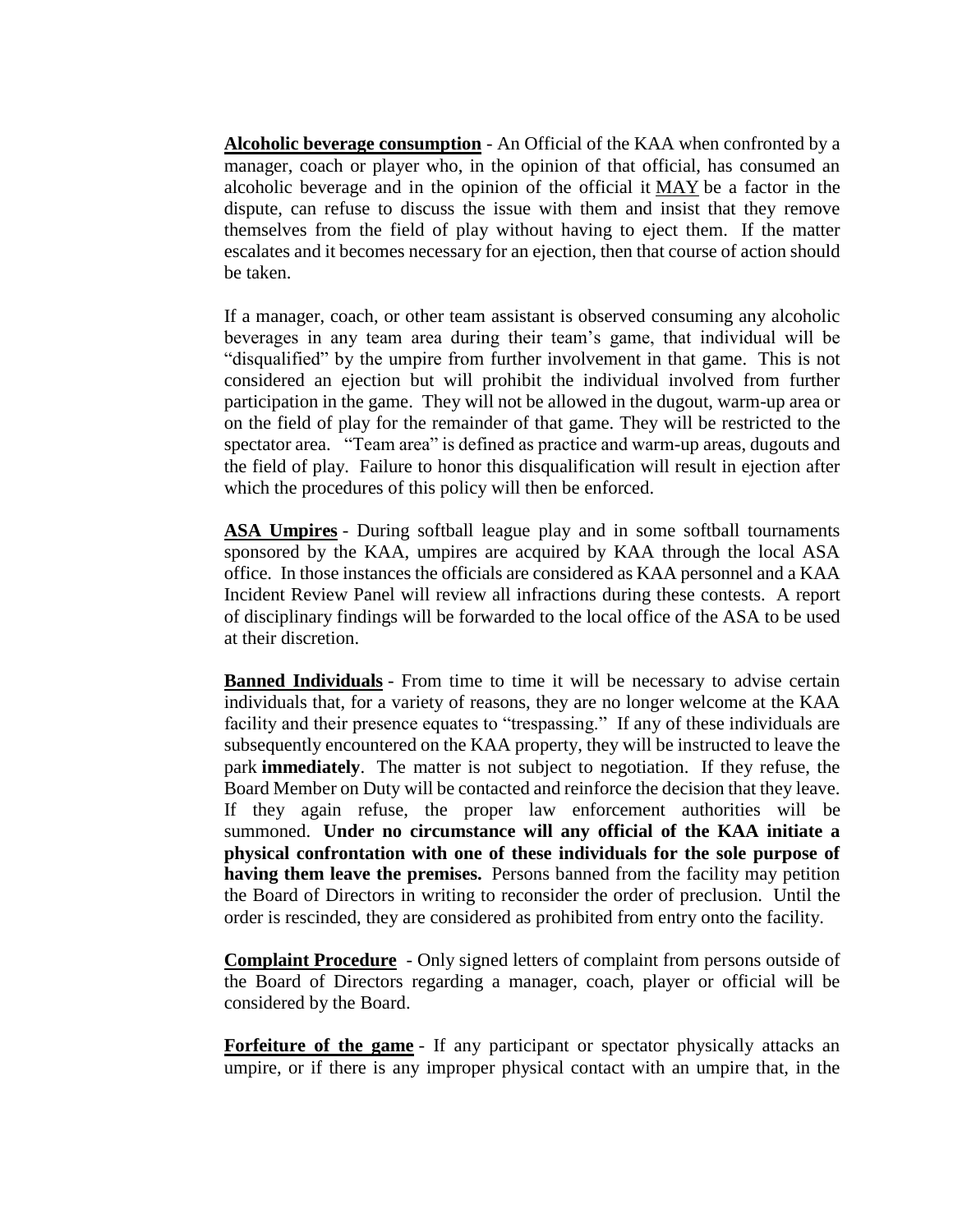opinion of the official, is intentional or was avoidable, the game will be immediately forfeited and the Board Member on Duty will be advised.

 **Incidents at the Conclusion of a Game** - In cases involving the improper conduct of managers, players and coaches at the conclusion of a game where no ejections occur but a review is warranted, a report of those incidents will be made and the matter brought before an Incident Review Panel.

 **Incidents Involving Non-Affiliated (Guest) Teams** - There will be situations during which teams will be playing at the KAA facility and have no direct KAA affiliation, and for which a governing body exists outside of the KAA. (Amateur Softball Association [ASA] Metro, Regional or National Championship Tournaments; Missouri State High School Activities Association [MSHSAA] playoffs, etc.) In these instances the game's officials should bring disciplinary matters to the attention of that governing body. Any remedial action will be at the pleasure of that governing body.

If a KAA-registered team or individual is participating in a tournament that assigns them "guest team" status and that team or individual is involved in a questionable matter as outlined in this policy, the matter can be evaluated by a KAA Incident Review Panel. In this instance the time frame for disciplinary review can be waived but in no case longer than 30 days.

 **Medical Assistance** - Life safety is always a primary consideration. It will be the responsibility of the Board Member on Duty or in their absence the Official in charge to insure that if any medical assistance is needed by any combatants or injured persons, whether as a result of the course of play or as the result of an assault, the proper authorities are contacted and that request is made in a timely manner.

 **Profane Language -** Profane language will not be tolerated to any degree. The use of profane language directed at an official will be handled the same as an Unsportsmanlike Conduct incident.

 The use of profane language directed at individuals other than officials will be handled as follows:

If the language is directed by a team member (manager, coach, player) at another

team

 member or to a member of the opposing team, each team will normally be issued a "team warning" that all future incidents by either team will result in the awarding of an "out" against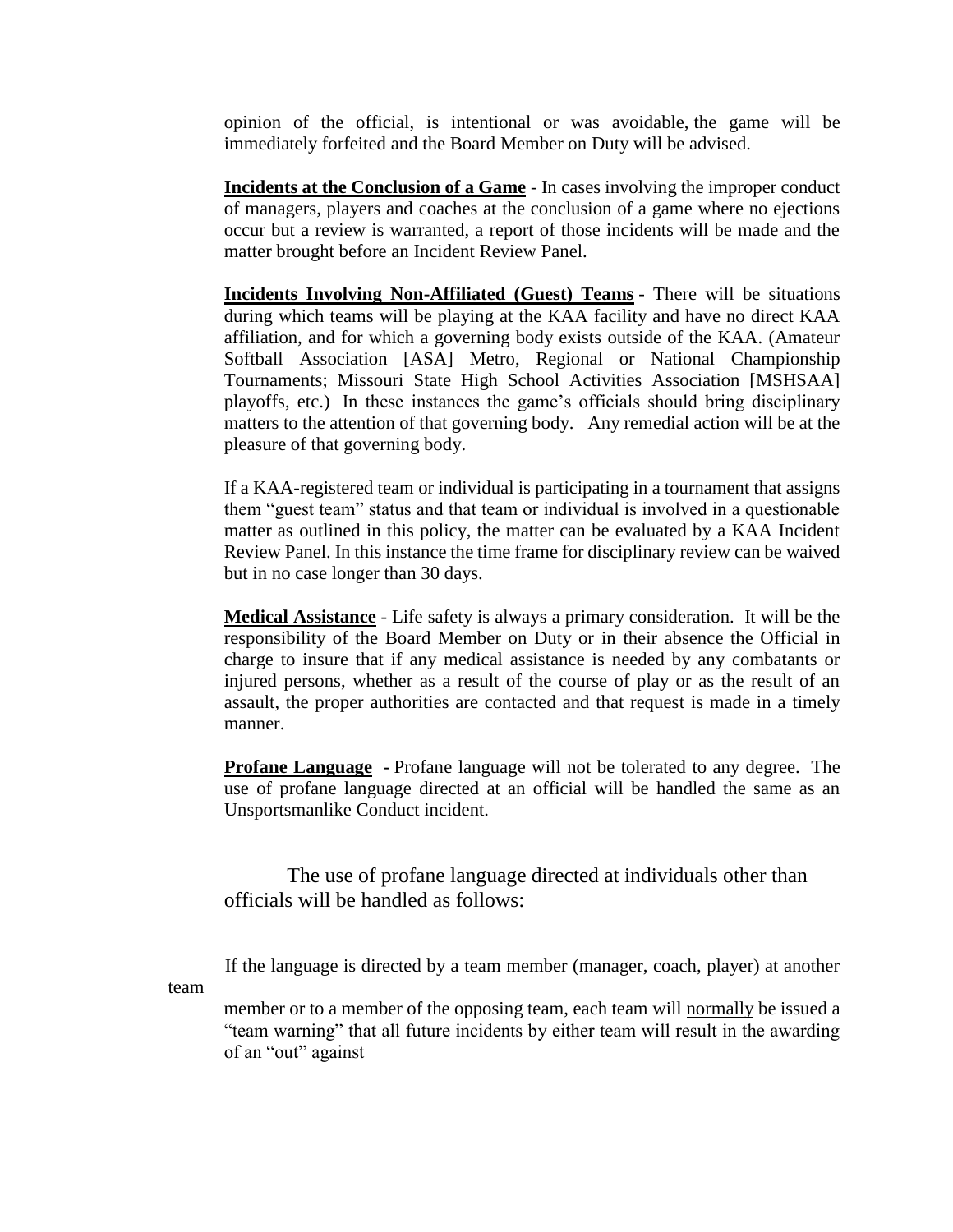the offending team. If the incident is so egregious that an immediate ejection is warranted, then that will be done. The other team will be issued a warning at the same time.

 If the offending team is on defense at the time of the incident, the outs will be assessed as soon as they come to bat. Only one out may be assessed per play with a maximum of two per time-at-bat. If circumstances exist which would allow for more than this number, consideration should be given to more severe forms of action. These outs will be assessed as "team outs" and not charged to a particular batter. There will be no one skipped in the batting order to accomplish this.

The determination of whether the language is offensive is exclusively that of the officials. This is a KAA "house rule" and will be used during league play and in tournaments sponsored and sanctioned by KAA. Other competition at the KAA facility that may choose to do so is welcome to use this policy at their discretion.

#### **Refusal / failure of manager/coach/player to provide required information to an official**

 If it becomes necessary for an official to solicit information from a manager, coach or player regarding an incident that may require a report to the Board of Directors, and if that participant refuses to provide that information in a civil manner, it will be cause for remedial action by an Incident Review Panel.

 **Unruly Spectator** - Spectators are not subject to ejection but if their conduct is deemed to be of a nature that demands their removal from the vicinity of a game, the following procedure for that task should be observed:

- A. If the spectator's team allegiance can be determined and the manager/coach is agreeable:
	- 1. The umpire will request the manager/coach to handle the situation.
	- 2. If the spectator refuses to comply, the Umpire in Chief and/or the Board Member on Duty will be summoned to the location and reiterate the request for the spectator to alter their behavior or leave the premises.
	- 3. If all attempts at a peaceful resolution of the matter fail and they refuse to leave, law enforcement assistance will be requested.
- B. If the spectator's team allegiance can be determined and the manager/coach refuses to assist:
	- 1. The manager/coach will be ejected.
	- 2. The umpire will order the spectator to leave the vicinity of the field.
	- 3. If the spectator refuses to comply, the Umpire in Chief and/or the Board Member on Duty will be summoned to the location and reiterate the request for the spectator to alter their behavior.
	- 4. If all attempts at a peaceful resolution of the matter fail and they refuse to leave, law enforcement assistance will be requested.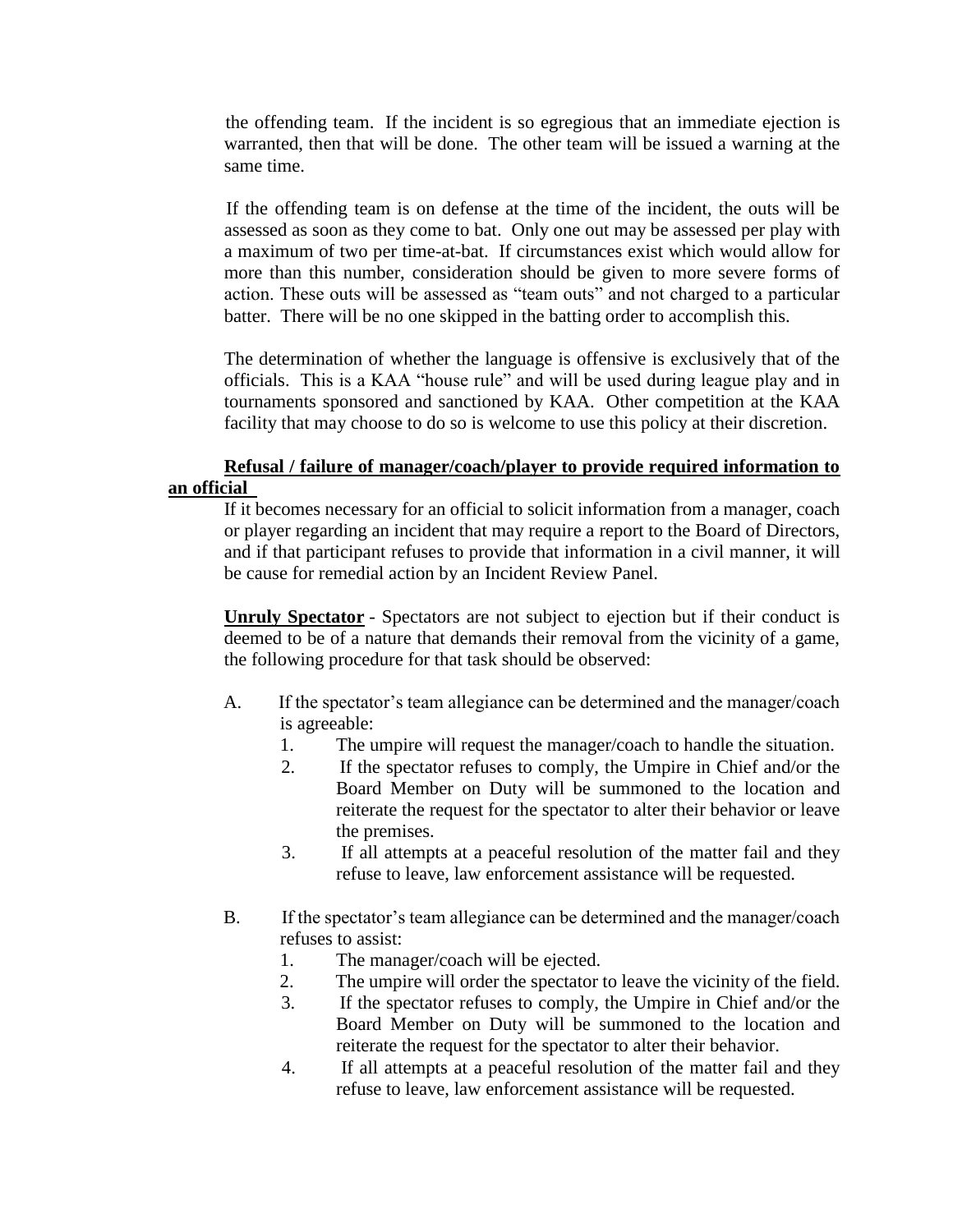- C. If the spectators team allegiance cannot be determined:
	- 1. The umpire will order the spectator to leave the vicinity of the field.
	- 2. If the spectator refuses to comply, the Umpire in Chief and/or the Board Member on Duty will be summoned to the location and reiterate the request for the spectator to alter their behavior.
	- 3. If all attempts at a peaceful resolution of the matter fail and they refuse to leave, law enforcement assistance will be requested.

In the event a coach puts forth a good faith effort and the spectator refuses to cooperate, the coach will not be responsible for that spectator's behavior and the aforementioned procedure regarding unruly spectators will be followed.

Any spectator who has any physical contact as defined in this policy, with another spectator, an official or a game participant, will be subject to criminal prosecution. The On Duty Board Member will be contacted for assistance. If the incident is significant enough to necessitate a report, the Umpire in Chief or the Board Member on Duty will prepare one. Information to be documented should include who the spectator was and the team of allegiance. If warranted, consideration will be given to permanently ban that individual from the facility.

 **Tobacco product consumption -** If a manager, coach, or other team assistant is observed using any tobacco product in any team area during their team's game, that individual will be "disqualified" by the umpire from further involvement in that game. This is not considered an ejection but will prohibit the individual involved from further participation in the game. They will not be allowed in the dugout, warm-up area or on the field of play for the remainder of that game. They will be restricted to the spectator area. "Team area" is defined as practice and warm-up areas, dugouts and the field of play. Failure to honor this disqualification will result in ejection after which the procedures of this policy will then be enforced.

 **Warnings** – Warnings by an umpire, unless mandated by rule, are not required prior to the implementation of disciplinary measures. If warnings are given, whether as individuals or as a team, no future warnings in that contest should be anticipated.

## **VIII. INCIDENT DOCUMENTATION**

In order to provide the necessary data to insure a consistent policy, a system of documentation regarding those individuals (managers, players, coaches and officials) involved in these incidents is in place. The *Conduct Policy Documentation Form* will be used to record information immediately following an incident. The information needs to be accurately recorded in order to insure an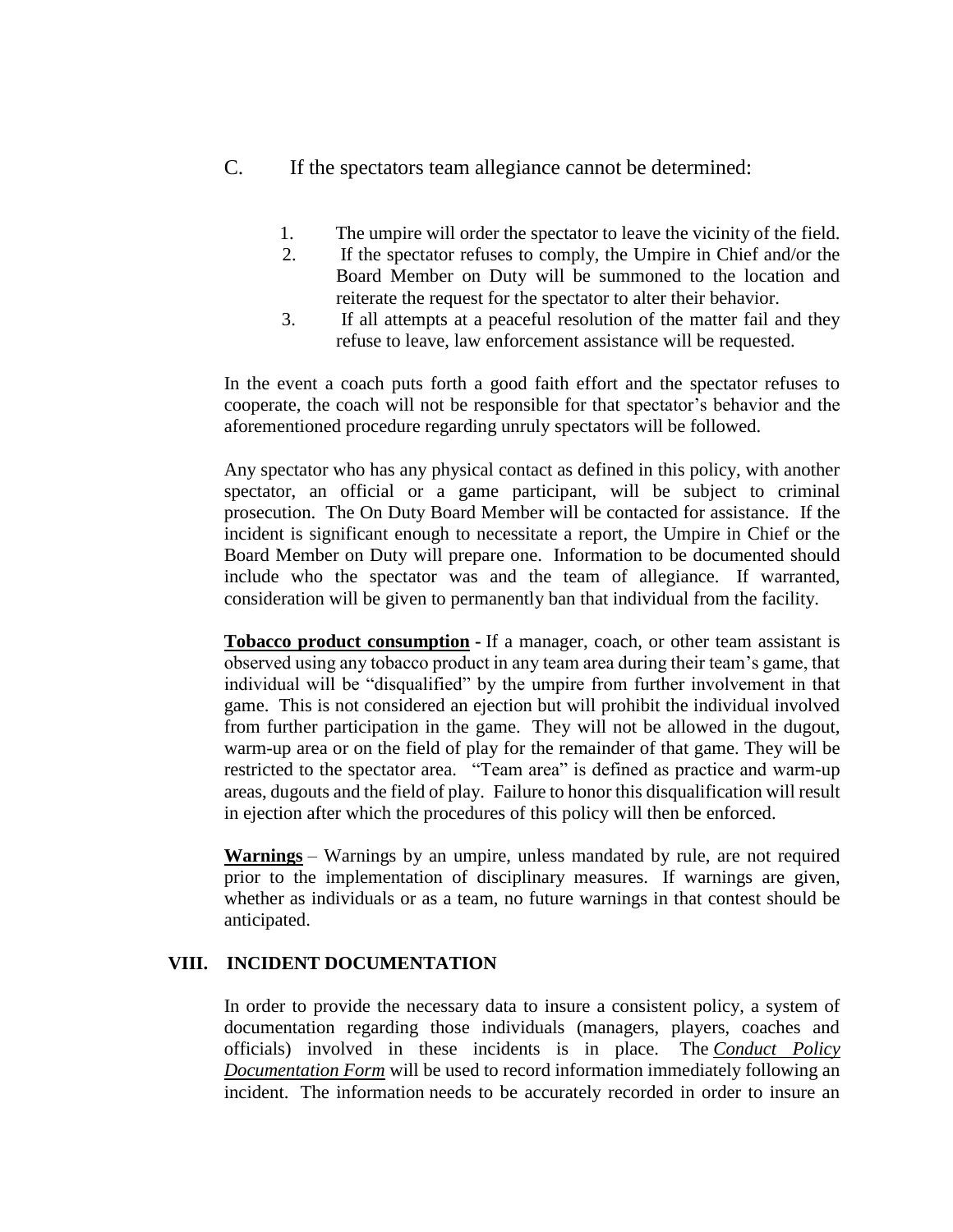expeditious and effective process of policy. Information will be retained for two calendar years following the final determination date.

## **IX. DISCIPLINARY RANGES**

## **1. Improper Physical Contact**

| <b>Violation</b>                         | <b>First Offense</b>                                                  | <b>Second Offense</b>                                                                 | <b>Third Offense</b>                     |
|------------------------------------------|-----------------------------------------------------------------------|---------------------------------------------------------------------------------------|------------------------------------------|
| <b>By Coach w/Team</b><br><b>Member</b>  | 7 game suspension<br>to<br><b>Provisional Removal</b><br>From Program | Provisional Removal<br>From Program<br>tο<br><b>Permanent Removal</b><br>From Program | <b>Permanent Removal</b><br>From Program |
| <b>By Coach</b><br>w/Opponent            | 10 game suspension<br>to<br><b>Permanent Removal</b><br>From Program  | <b>Permanent Removal</b><br>From Program                                              | N/A                                      |
| <b>By Coach w/Umpire</b>                 | 15 game suspension<br>to<br><b>Permanent Removal</b><br>From Program  | <b>Permanent Removal</b><br>From Program                                              | N/A                                      |
| <b>By Coach</b><br>w/Spectator           | 10 game suspension<br>to<br><b>Permanent Removal</b><br>From Program  | <b>Permanent Removal</b><br>From Program                                              | N/A                                      |
| <b>By Player w/Team</b><br><b>Member</b> | 5 game suspension<br>to<br><b>Provisional Removal</b><br>From Program | Provisional Removal<br>From Program<br>to<br><b>Permanent Removal</b><br>From Program | <b>Permanent Removal</b><br>From Program |
| <b>By Player</b><br>w/Opponent           | 7 game suspension<br>to<br><b>Permanent Removal</b><br>From Program   | <b>Permanent Removal</b><br>From Program                                              | N/A                                      |
| <b>By Player w/Umpire</b>                | 10 game suspension<br>to<br><b>Permanent Removal</b><br>From Program  | <b>Permanent Removal</b><br>From Program                                              | N/A                                      |
| <b>By Player</b><br>w/Spectator          | 5 game suspension<br>to<br><b>Permanent Removal</b><br>From Program   | <b>Permanent Removal</b><br>From Program                                              | N/A                                      |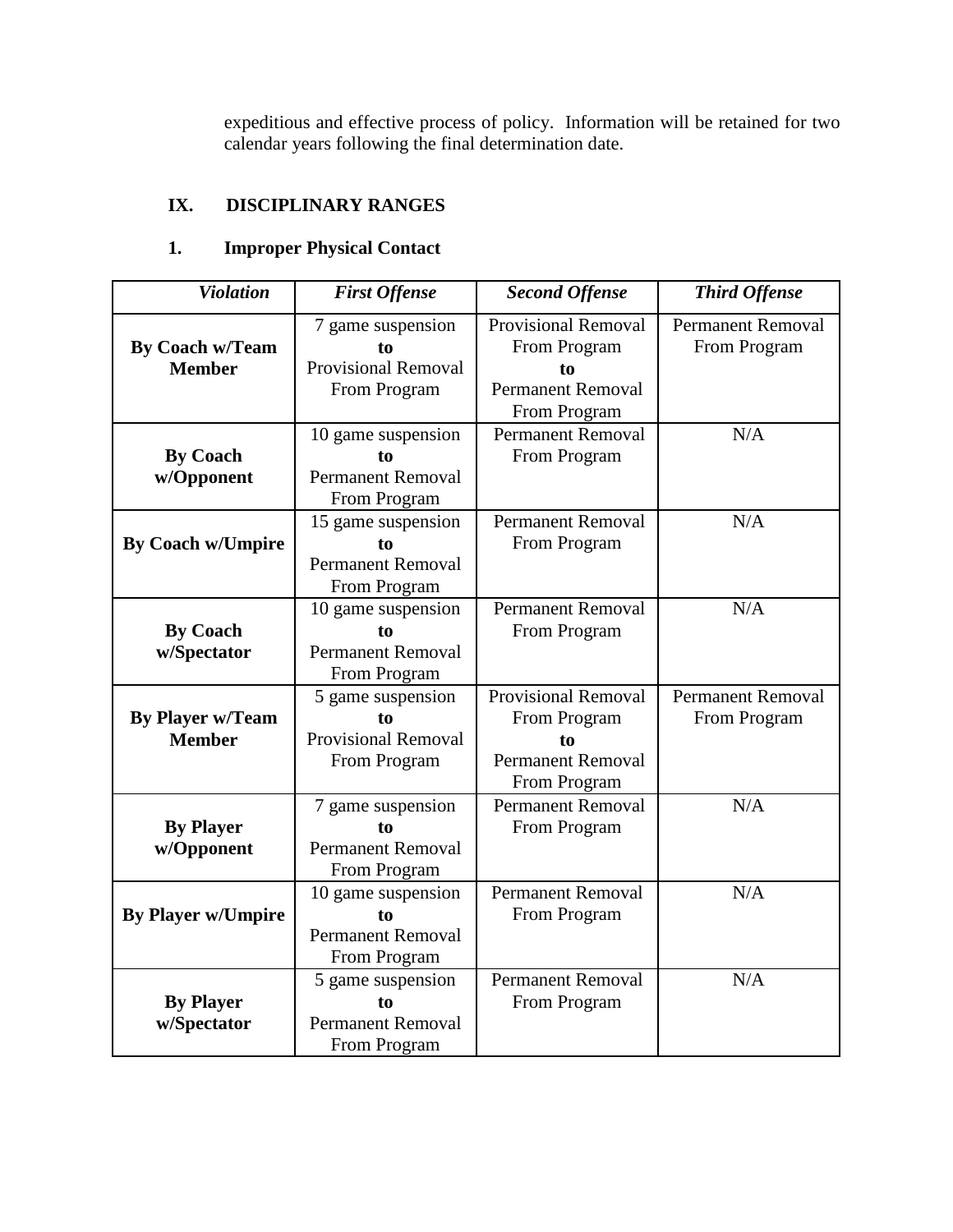The above punishments are over and above any ejection from a game as the result of the improper behavior.

| <b>Violation</b>                                                                                            | <b>First Offense</b>                                                  | <b>Second Offense</b>                                                                        | <b>Third Offense</b>                                                      |
|-------------------------------------------------------------------------------------------------------------|-----------------------------------------------------------------------|----------------------------------------------------------------------------------------------|---------------------------------------------------------------------------|
| <b>Ejection</b><br>Manager/coach/player                                                                     | Letter of Reprimand<br>to<br>1 game suspension                        | 2 game suspension                                                                            | 5 game<br>suspension                                                      |
| <b>Failure of</b><br>manager/coach to<br>exercise managerial<br>control over players<br>and/or spectators   | Letter of Reprimand<br>to<br>1 game suspension                        | 3 game suspension                                                                            | 7 game<br>suspension                                                      |
| <b>Manager or coach</b><br>encouraging injurious<br>conduct by team<br>members                              | 5 game suspension<br>to<br><b>Provisional Removal</b><br>From Program | <b>Provisional Removal</b><br>From Program<br>to<br><b>Permanent Removal</b><br>From Program | Permanent<br><b>Removal From</b><br>Program                               |
| <b>Refusal</b> / failure of<br>manager/coach/player<br>to provide required<br>information to an<br>official | 1 game suspension                                                     | 3 game suspension                                                                            | 5 game<br>suspension                                                      |
| Violation of an order of<br>suspension                                                                      | <b>Permanent Removal</b><br>From Program                              | N/A                                                                                          | N/A                                                                       |
| <b>Disreputable Conduct</b><br>(specify)                                                                    | 1 game suspension<br>to<br><b>Permanent Removal</b><br>From Program   | 3 game suspension<br>to<br><b>Permanent Removal</b><br>From Program                          | 7 game<br>suspension<br>to<br>Permanent<br><b>Removal From</b><br>Program |

## **2. Unsportsmanlike Conduct**

The above punishments are over and above any ejection from a game as the result of the improper behavior.

# **X. CONCLUSION**

This policy is exclusively for the Kirkwood Athletic Association and intended to cover a wide variety of instances of objectionable or questionable behavior. Amendments to the